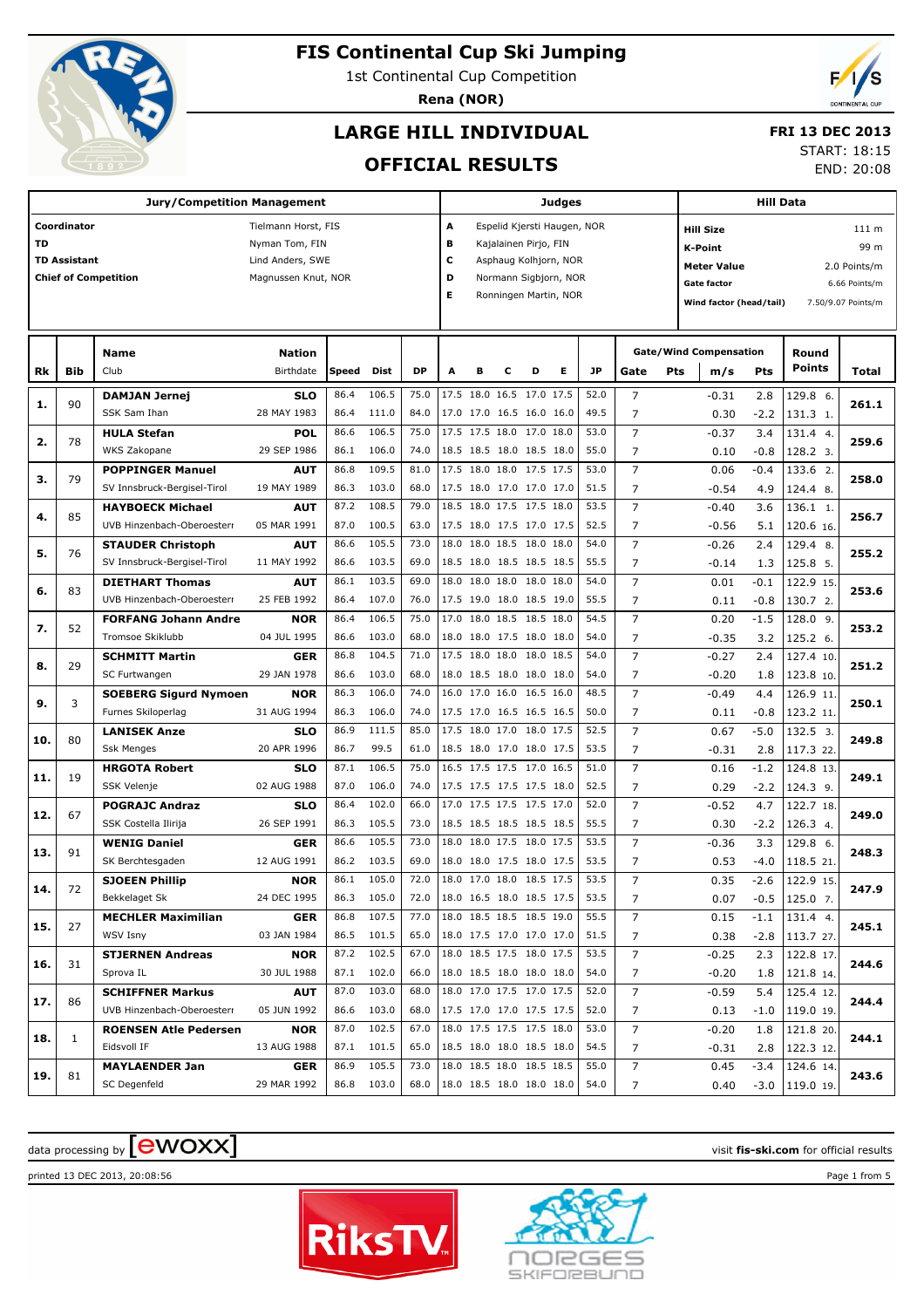

1st Continental Cup Competition

**Rena (NOR)**



## **LARGE HILL INDIVIDUAL**

#### **FRI 13 DEC 2013**

### **OFFICIAL RESULTS**

| START: 18:15 |            |
|--------------|------------|
|              | END: 20:08 |

|     |                | <b>Name</b>                    | <b>Nation</b> |       |             |           |   |   |   |                          |   |           | <b>Gate/Wind Compensation</b> |            |         |            | Round         |       |
|-----|----------------|--------------------------------|---------------|-------|-------------|-----------|---|---|---|--------------------------|---|-----------|-------------------------------|------------|---------|------------|---------------|-------|
| Rk  | <b>Bib</b>     | Club                           | Birthdate     | Speed | <b>Dist</b> | <b>DP</b> | A | в | c | D                        | Е | <b>JP</b> | Gate                          | <b>Pts</b> | m/s     | <b>Pts</b> | <b>Points</b> | Total |
| 20. | 87             | <b>DEZMAN Neic</b>             | <b>SLO</b>    | 87.2  | 101.5       | 65.0      |   |   |   | 17.0 18.5 17.0 17.5 17.0 |   | 51.5      | $\overline{7}$                |            | $-0.63$ | 5.7        | 122.2 19.     | 241.6 |
|     |                | SK Triglav Kranj               | 07 DEC 1992   | 86.5  | 103.5       | 69.0      |   |   |   | 17.0 18.0 18.0 18.0 17.5 |   | 53.5      | $\overline{7}$                |            | 0.41    | $-3.1$     | 119.4 17.     |       |
| 21. | 53             | <b>MANDL Ziga</b>              | <b>SLO</b>    | 86.7  | 103.0       | 68.0      |   |   |   | 17.5 17.5 18.0 18.0 17.5 |   | 53.0      | $\overline{7}$                |            | $-0.07$ | 0.6        | 121.6 21.     | 240.8 |
|     |                | SSK Costella Ilirija           | 13 JAN 1990   | 87.0  | 99.0        | 60.0      |   |   |   | 18.0 17.0 17.5 17.5 17.5 |   | 52.5      | $\overline{7}$                |            | $-0.74$ | 6.7        | 119.2 18.     |       |
| 22. | 45             | <b>KAELIN Pascal</b>           | <b>SUI</b>    | 86.3  | 102.5       | 67.0      |   |   |   | 17.5 17.5 17.5 17.5 17.5 |   | 52.5      | $\overline{7}$                |            | 0.14    | $-1.0$     | 118.5 26.     | 240.7 |
|     |                | Einsiedeln                     | 11 JAN 1993   | 86.7  | 104.0       | 70.0      |   |   |   | 17.5 17.5 18.0 18.0 18.0 |   | 53.5      | 7                             |            | 0.18    | $-1.3$     | 122.2 13.     |       |
| 23. | 50             | <b>HEISKANEN Sami</b>          | <b>FIN</b>    | 86.8  | 102.0       | 66.0      |   |   |   | 17.5 17.5 18.0 17.5 18.0 |   | 53.0      | $\overline{7}$                |            | 0.08    | $-0.6$     | 118.4 27.     | 239.2 |
|     |                | Puijon Hiihtoseura             | 14 OCT 1991   | 86.9  | 102.5       | 67.0      |   |   |   | 16.0 17.0 17.5 17.0 16.5 |   | 50.5      | $\overline{7}$                |            | $-0.36$ | 3.3        | 120.8 15.     |       |
| 24. | 65             | <b>QUECK Danny</b>             | <b>GER</b>    | 86.6  | 102.0       | 66.0      |   |   |   | 17.5 18.0 18.0 18.0 17.5 |   | 53.5      | $\overline{7}$                |            | $-0.23$ | 2.1        | 121.6 21.     | 238.5 |
|     |                | WSV 08 Lauscha                 | 17 SEP 1989   | 86.8  | 97.0        | 56.0      |   |   |   | 17.5 18.0 17.0 17.0 17.0 |   | 51.5      | $\overline{7}$                |            | $-1.04$ | 9.4        | 116.9 23.     |       |
| 25. | 51             | <b>FUHRE Jan</b>               | <b>NOR</b>    | 86.4  | 104.5       | 71.0      |   |   |   | 17.5 17.5 17.5 18.5 18.5 |   | 53.5      | $\overline{7}$                |            | 0.48    | $-3.6$     | 120.9 23.     | 235.6 |
|     |                | Vikersund If                   | 02 JAN 1991   | 86.4  | 99.0        | 60.0      |   |   |   | 17.5 17.0 17.0 17.5 17.5 |   | 52.0      | $\overline{7}$                |            | $-0.30$ | 2.7        | 114.7 25.     |       |
| 26. | 58             | <b>HAUER Joachim</b>           | <b>NOR</b>    | 86.2  | 102.0       | 66.0      |   |   |   | 17.5 17.5 18.0 17.0 18.0 |   | 53.0      | $\overline{7}$                |            | 0.13    | $-1.0$     | 118.0 28.     | 233.0 |
|     |                | Bekkelaget SK                  | 02 FEB 1991   | 86.3  | 99.0        | 60.0      |   |   |   | 17.5 18.0 17.5 18.0 17.5 |   | 53.0      | $\overline{7}$                |            | $-0.22$ | 2.0        | 115.0 24.     |       |
| 27. | 61             | <b>KOIVURANTA Anssi</b>        | <b>FIN</b>    | 86.5  | 102.5       | 67.0      |   |   |   | 18.0 17.5 18.0 17.5 17.0 |   | 53.0      | $\overline{7}$                |            | 0.26    | $-2.0$     | 118.0 28.     | 232.6 |
|     |                | Kuusamon Erä-Veikot            | 03 JUL 1988   | 86.6  | 99.5        | 61.0      |   |   |   | 17.0 17.5 17.0 16.0 16.5 |   | 50.5      | 7                             |            | $-0.34$ | 3.1        | 114.6 26.     |       |
| 28. | $\overline{4}$ | <b>KALINITSCHENKO Anton</b>    | <b>RUS</b>    | 86.8  | 102.0       | 66.0      |   |   |   | 17.0 17.5 18.0 17.0 17.0 |   | 51.5      | $\overline{7}$                |            | $-0.29$ | 2.6        | 120.1 25.     | 228.8 |
|     |                |                                | 22 JUL 1982   | 86.6  | 98.5        | 59.0      |   |   |   | 17.5 17.5 17.5 17.0 17.5 |   | 52.5      | $\overline{7}$                |            | 0.37    | $-2.8$     | 108.7 29.     |       |
| 29. | 73             | <b>BRANDT Johan Martin</b>     | <b>NOR</b>    | 85.8  | 101.0       | 64.0      |   |   |   | 18.0 18.0 18.0 18.0 17.5 |   | 54.0      | $\overline{7}$                |            | 0.04    | $-0.3$     | 117.7 30.     | 228.2 |
|     |                | Steinkjer Skiklubb             | 24 DEC 1987   | 85.7  | 99.0        | 60.0      |   |   |   | 17.5 17.0 17.5 17.0 17.0 |   | 51.5      | $\overline{7}$                |            | 0.14    | $-1.0$     | 110.5 28.     |       |
| 30. | 24             | <b>BERGGAARD Mats Soehagen</b> | <b>NOR</b>    | 87.2  | 103.0       | 68.0      |   |   |   | 16.0 16.5 16.5 17.5 16.5 |   | 49.5      | $\overline{7}$                |            | $-0.31$ | 2.8        | 120.3 24.     | 217.7 |
|     |                | Stranden IL                    | 24 AUG 1995   | 86.5  | 92.5        | 47.0      |   |   |   | 17.5 17.5 17.5 17.0 17.0 |   | 52.0      | 7                             |            | 0.22    | $-1.6$     | 97.4 30.      |       |

|     |    | Not qualified for final round |             |      |       |      |                          |  |      |                |         |        |       |
|-----|----|-------------------------------|-------------|------|-------|------|--------------------------|--|------|----------------|---------|--------|-------|
| 31. | 82 | <b>KOCH Martin</b>            | <b>AUT</b>  | 87.0 | 103.0 | 68.0 | 17.0 17.5 17.0 17.5 17.0 |  | 51.5 | $\overline{7}$ | 0.25    | $-1.9$ | 117.6 |
|     |    | SV Villach-Kaernten           | 22 JAN 1982 |      |       |      |                          |  |      |                |         |        |       |
| 32. | 12 | <b>ZHAPAROV Radik</b>         | <b>KAZ</b>  | 86.7 | 99.5  | 61.0 | 17.5 17.5 17.0 18.0 18.0 |  | 53.0 | $\overline{7}$ | $-0.37$ | 3.4    | 117.4 |
|     |    | Shysm Dinamo                  | 29 FEB 1984 |      |       |      |                          |  |      |                |         |        |       |
| 33. | 88 | <b>LEYHE Stephan</b>          | <b>GER</b>  | 86.6 | 103.5 | 69.0 | 17.5 18.0 17.0 16.5 17.0 |  | 51.5 | $\overline{7}$ | 0.52    | $-3.9$ | 116.6 |
|     |    | SC Willingen                  | 05 JAN 1992 |      |       |      |                          |  |      |                |         |        |       |
| 33. | 55 | <b>PEIER Killian</b>          | <b>SUI</b>  | 86.6 | 99.0  | 60.0 | 16.5 17.0 17.0 17.0 17.0 |  | 51.0 | $\overline{7}$ | $-0.62$ | 5.6    | 116.6 |
|     |    | Vallee du Joux                | 28 MAR 1995 |      |       |      |                          |  |      |                |         |        |       |
| 35. | 71 | <b>KRAMARSIC Matic</b>        | <b>SLO</b>  | 86.2 | 100.5 | 63.0 | 17.0 18.0 18.0 18.0 17.5 |  | 53.5 | $\overline{7}$ | 0.05    | $-0.4$ | 116.1 |
|     |    | SSK Costella Ilirija          | 02 FEB 1990 |      |       |      |                          |  |      |                |         |        |       |
| 36. | 18 | <b>PITEA Sorin Iulian</b>     | <b>ROU</b>  | 86.3 | 100.0 | 62.0 | 17.0 18.0 18.0 18.0 18.5 |  | 54.0 | $\overline{7}$ | 0.10    | $-0.8$ | 115.2 |
|     |    | CSS Dinamo Rasnov             | 07 SEP 1997 |      |       |      |                          |  |      |                |         |        |       |
| 37. | 42 | <b>POLYCHRONIDIS Nico</b>     | <b>GRE</b>  | 87.2 | 99.0  | 60.0 | 17.0 17.5 17.5 17.0 17.0 |  | 51.5 | $\overline{7}$ | $-0.40$ | 3.6    | 115.1 |
|     |    |                               | 08 NOV 1989 |      |       |      |                          |  |      |                |         |        |       |
| 38. | 5  | <b>ZMORAY Tomas</b>           | <b>SVK</b>  | 86.5 | 100.0 | 62.0 | 19.0 16.5 17.0 17.5 17.5 |  | 52.0 | $\overline{7}$ | 0.18    | $-1.3$ | 112.7 |
|     |    | VSC Dukla B.Bystrica          | 26 JUL 1989 |      |       |      |                          |  |      |                |         |        |       |
| 39. | 32 | <b>JOHNSON Anders</b>         | <b>USA</b>  | 86.7 | 98.0  | 58.0 | 17.0 18.0 17.0 17.0 17.5 |  | 51.5 | $\overline{7}$ | $-0.26$ | 2.4    | 111.9 |
|     |    |                               | 23 APR 1989 |      |       |      |                          |  |      |                |         |        |       |
| 40. | 44 | <b>EGLOFF Pascal</b>          | <b>SUI</b>  | 86.7 | 99.5  | 61.0 | 17.5 18.0 18.5 17.5 17.0 |  | 53.0 | $\overline{7}$ | 0.31    | $-2.3$ | 111.7 |
|     |    | Grabserberg                   | 08 AUG 1992 |      |       |      |                          |  |      |                |         |        |       |
| 41. | 57 | <b>HORLACHER Kevin</b>        | <b>GER</b>  | 86.6 | 98.5  | 59.0 | 16.5 17.0 16.0 16.5 16.5 |  | 49.5 | $\overline{7}$ | $-0.34$ | 3.1    | 111.6 |
|     |    | SC Degenfeld                  | 24 SEP 1989 |      |       |      |                          |  |      |                |         |        |       |

# data processing by **CWOXX** and  $\overline{C}$  and  $\overline{C}$  and  $\overline{C}$  and  $\overline{C}$  and  $\overline{C}$  and  $\overline{C}$  and  $\overline{C}$  and  $\overline{C}$  and  $\overline{C}$  and  $\overline{C}$  and  $\overline{C}$  and  $\overline{C}$  and  $\overline{C}$  and  $\overline{C}$  and  $\overline{C}$

printed 13 DEC 2013, 20:08:56 Page 2 from 5



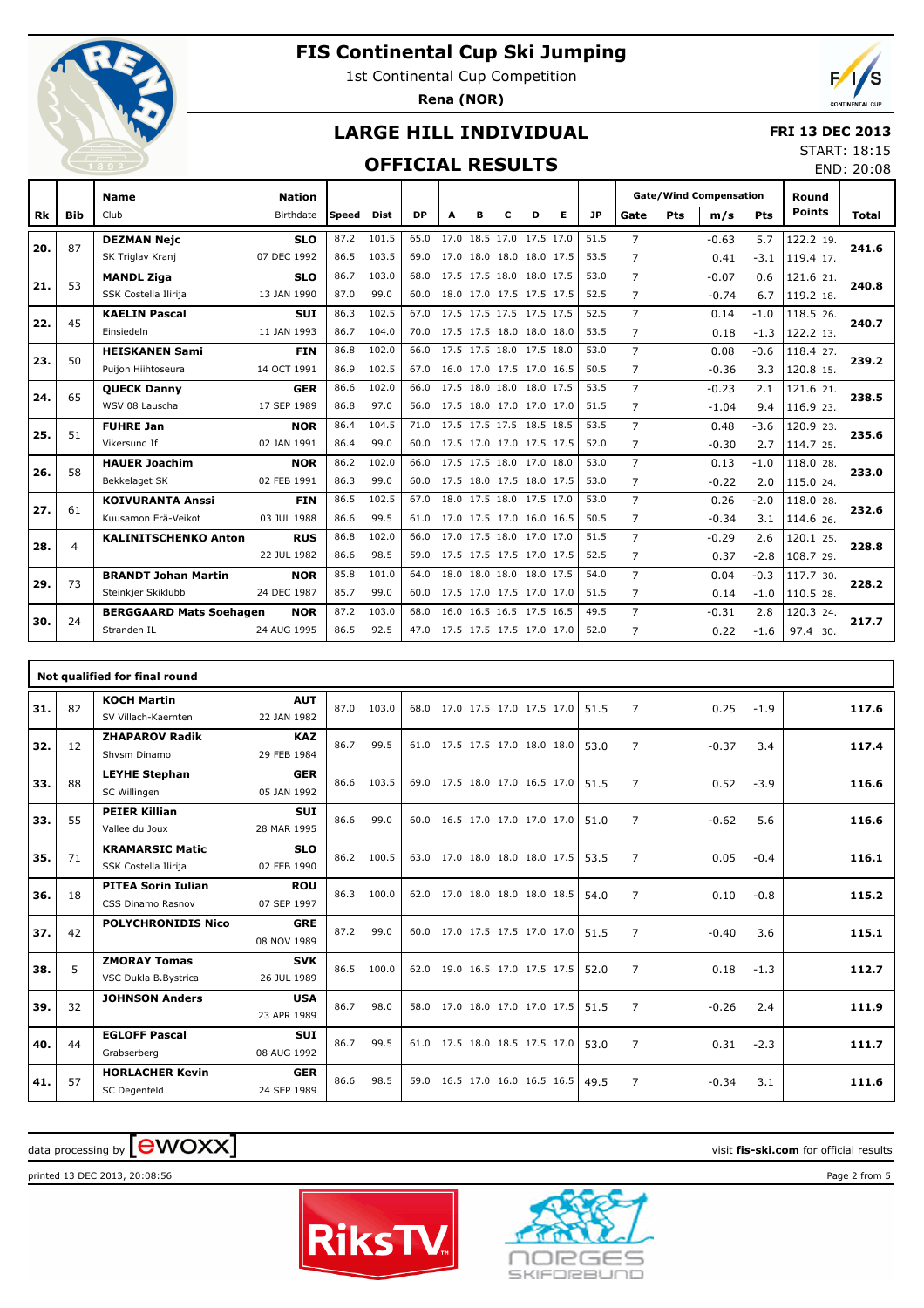

1st Continental Cup Competition

**Rena (NOR)**

## **LARGE HILL INDIVIDUAL**



#### **FRI 13 DEC 2013**

### **OFFICIAL RESULTS**

START: 18:15 END: 20:08

|     |                | Name                                            | Nation                    |            |            |           |   |                          |   |   |   |           |                |     | <b>Gate/Wind Compensation</b> |        | Round         |       |
|-----|----------------|-------------------------------------------------|---------------------------|------------|------------|-----------|---|--------------------------|---|---|---|-----------|----------------|-----|-------------------------------|--------|---------------|-------|
| Rk  | <b>Bib</b>     | Club                                            | Birthdate                 | Speed Dist |            | <b>DP</b> | Α | в                        | c | D | Е | <b>JP</b> | Gate           | Pts | m/s                           | Pts    | <b>Points</b> | Total |
|     |                | <b>TANDE Daniel-Andre</b>                       | <b>NOR</b>                |            |            |           |   |                          |   |   |   |           |                |     |                               |        |               |       |
| 42. | 60             | Kongsberg IF                                    | 24 JAN 1994               |            | 86.7 100.0 | 62.0      |   | 17.5 18.0 18.0 18.0 17.5 |   |   |   | 53.5      | $\overline{7}$ |     | 0.53                          | $-4.0$ |               | 111.5 |
|     |                | <b>ELVERUM SORSELL Kim Rene</b>                 | <b>NOR</b>                | 86.5       | 99.0       | 60.0      |   |                          |   |   |   |           |                |     |                               |        |               |       |
| 42. | 13             | Ullensaker Skiklubb                             | 06 OCT 1988               |            |            |           |   | 16.5 16.5 16.5 17.0 16.5 |   |   |   | 49.5      | $\overline{7}$ |     | $-0.22$                       | 2.0    |               | 111.5 |
| 44. | 64             | <b>SWENSEN Vegard</b>                           | <b>NOR</b>                | 87.0       | 98.0       | 58.0      |   | 17.5 18.0 17.5 18.0 17.5 |   |   |   | 53.0      | $\overline{7}$ |     | $-0.04$                       | 0.4    |               | 111.4 |
|     |                | Asker Skiklubb                                  | 22 OCT 1986               |            |            |           |   |                          |   |   |   |           |                |     |                               |        |               |       |
| 45. | 43             | <b>MORASSI Andrea</b>                           | <b>ITA</b>                | 86.5       | 99.5       | 61.0      |   | 17.0 18.0 18.0 17.5 17.5 |   |   |   | 53.0      | $\overline{7}$ |     | 0.43                          | $-3.2$ |               | 110.8 |
|     |                | G.S. FORESTALE                                  | 30 AUG 1988               |            |            |           |   |                          |   |   |   |           |                |     |                               |        |               |       |
| 46. | 41             | <b>KARTA Samet</b>                              | <b>TUR</b><br>09 SEP 1993 | 86.6       | 97.0       | 56.0      |   | 17.0 17.0 18.0 17.5 17.0 |   |   |   | 51.5      | $\overline{7}$ |     | $-0.30$                       | 2.7    |               | 110.2 |
|     |                | <b>KANTYKA Przemyslaw</b>                       | <b>POL</b>                |            |            |           |   |                          |   |   |   |           |                |     |                               |        |               |       |
| 47. | 68             | Lks Klimczok bystra                             | 15 DEC 1996               | 86.5       | 96.5       | 55.0      |   | 17.0 18.0 17.0 17.0 17.0 |   |   |   | 51.0      | $\overline{7}$ |     | $-0.45$                       | 4.1    |               | 110.1 |
|     |                | <b>FRENETTE Peter</b>                           | <b>USA</b>                |            |            |           |   |                          |   |   |   |           |                |     |                               |        |               |       |
| 48. | 47             | New York Ski Ed Foundation                      | 24 FEB 1992               | 86.5       | 96.5       | 55.0      |   | 16.5 16.5 18.0 17.0 17.0 |   |   |   | 50.5      | $\overline{7}$ |     | $-0.47$                       | 4.3    |               | 109.8 |
| 49. | 84             | <b>MAEAETTAE Jarkko</b>                         | <b>FIN</b>                | 86.2       | 96.5       | 55.0      |   | 17.0 17.5 17.0 17.0 17.5 |   |   |   | 51.5      | $\overline{7}$ |     | $-0.35$                       | 3.2    |               | 109.7 |
|     |                | Kainuun Hiihtoseura                             | 28 DEC 1994               |            |            |           |   |                          |   |   |   |           |                |     |                               |        |               |       |
| 50. | 9              | <b>MAYER Nicolas</b>                            | <b>FRA</b>                | 86.3       | 96.0       | 54.0      |   | 17.0 17.0 17.0 17.0 17.5 |   |   |   | 51.0      | $\overline{7}$ |     | $-0.42$                       | 3.8    |               | 108.8 |
|     |                | Courchevel                                      | 06 OCT 1990               |            |            |           |   |                          |   |   |   |           |                |     |                               |        |               |       |
| 51. | 14             | <b>TATU Robert Valentin</b>                     | <b>ROU</b>                | 85.8       | 95.5       | 53.0      |   | 17.5 17.0 18.0 17.5 17.5 |   |   |   | 52.5      | $\overline{7}$ |     | $-0.02$                       | 0.2    |               | 105.7 |
|     |                | CS Dinamo<br><b>SKINNES Stian Andre</b>         | 03 JUL 1996<br><b>NOR</b> |            |            |           |   |                          |   |   |   |           |                |     |                               |        |               |       |
| 52. | $\overline{2}$ | Gjerpenkollen Hoppklubb                         | 19 AUG 1991               | 86.5       | 94.5       | 51.0      |   | 17.0 15.5 16.5 17.0 16.0 |   |   |   | 49.5      | $\overline{7}$ |     | $-0.48$                       | 4.4    |               | 104.9 |
|     |                | <b>LEJA Krzysztof</b>                           | <b>POL</b>                |            |            |           |   |                          |   |   |   |           |                |     |                               |        |               |       |
| 53. | 77             | AZS ZAKOPANE                                    | 21 FEB 1996               | 86.4       | 94.0       | 50.0      |   | 17.0 17.5 16.0 17.0 17.0 |   |   |   | 51.0      | $\overline{7}$ |     | $-0.38$                       | 3.4    |               | 104.4 |
|     |                | <b>WOLNY Jakub</b>                              | <b>POL</b>                | 86.5       |            | 51.0      |   |                          |   |   |   |           |                |     |                               |        |               |       |
| 54. | 70             | Lks Klimczok bystra                             | 15 MAY 1995               |            | 94.5       |           |   | 17.5 16.5 17.5 17.0 16.5 |   |   |   | 51.0      | $\overline{7}$ |     | $-0.24$                       | 2.2    |               | 104.2 |
| 54. | 26             | <b>NOMME Martti</b>                             | <b>EST</b>                | 86.7       | 97.5       | 57.0      |   | 16.5 18.0 17.5 16.0 16.0 |   |   |   | 50.0      | $\overline{7}$ |     | 0.37                          | $-2.8$ |               | 104.2 |
|     |                | Voru Sportschool                                | 07 AUG 1993               |            |            |           |   |                          |   |   |   |           |                |     |                               |        |               |       |
| 56. | 22             | <b>BOYARINTSEV Vladislav</b>                    | <b>RUS</b>                | 86.8       | 91.0       | 44.0      |   | 17.0 16.5 17.0 17.0 17.0 |   |   |   | 51.0      | $\overline{7}$ |     | $-0.99$                       | 9.0    |               | 104.0 |
|     |                | <b>CSKA</b><br><b>KOREK Dusty</b>               | 31 OCT 1994<br><b>CAN</b> |            |            |           |   |                          |   |   |   |           |                |     |                               |        |               |       |
| 57. | 62             | Altius Nordic ski club                          | 14 APR 1995               | 85.6       | 95.5       | 53.0      |   | 17.0 17.0 17.5 17.0 17.0 |   |   |   | 51.0      | $\overline{7}$ |     | 0.04                          | $-0.3$ |               | 103.7 |
|     |                | <b>RUDA Adam</b>                                | <b>POL</b>                |            |            |           |   |                          |   |   |   |           |                |     |                               |        |               |       |
| 57. | 59             | ZTS Zakucie Zagorz                              | 18 NOV 1995               | 86.7       | 97.5       | 57.0      |   | 16.0 16.5 16.5 16.0 16.5 |   |   |   | 49.0      | $\overline{7}$ |     | 0.31                          | $-2.3$ |               | 103.7 |
| 59. | 63             | <b>GRIMSRUD Simen Key</b>                       | <b>NOR</b>                | 85.9       | 96.5       | 55.0      |   | 16.5 16.5 16.5 16.5 16.0 |   |   |   | 49.5      | $\overline{7}$ |     | 0.14                          | $-1.0$ |               | 103.5 |
|     |                | Asker Skiklubb                                  | 22 MAR 1992               |            |            |           |   |                          |   |   |   |           |                |     |                               |        |               |       |
| 60. | 23             | <b>SOMMER Pascal</b>                            | SUI                       | 86.5       | 93.0       | 48.0      |   | 16.5 16.5 17.0 16.5 17.0 |   |   |   | 50.0      | 7              |     | $-0.52$                       | 4.7    |               | 102.7 |
|     |                | Am Bachtel Wald                                 | 29 JUN 1992               |            |            |           |   |                          |   |   |   |           |                |     |                               |        |               |       |
| 61. | 66             | <b>KLINGA Sebastian</b>                         | <b>FIN</b>                | 86.5       | 93.5       | 49.0      |   | 16.5 17.0 16.5 16.5 16.5 |   |   |   | 49.5      | 7              |     | $-0.35$                       | 3.2    |               | 101.7 |
|     |                | Lahden Hiihtoseura                              | 26 APR 1992               |            |            |           |   |                          |   |   |   |           |                |     |                               |        |               |       |
| 62. | 10             | <b>MORRICE Trevor</b><br>Altius Nordic Ski Club | <b>CAN</b><br>23 SEP 1991 | 86.7       | 92.0       | 46.0      |   | 17.0 16.5 16.5 16.0 16.5 |   |   |   | 49.5      | 7              |     | $-0.65$                       | 5.9    |               | 101.4 |
|     |                | <b>SAMMELSELG Siim-Tanel</b>                    | EST                       |            |            |           |   |                          |   |   |   |           |                |     |                               |        |               |       |
| 63. | 49             | Nomme Sportclub, Lahden Hiil                    | 18 MAY 1993               | 87.0       | 90.5       | 43.0      |   | 17.0 17.0 16.5 16.5 16.5 |   |   |   | 50.0      | 7              |     | $-0.81$                       | 7.3    |               | 100.3 |
|     |                | <b>KULIKOV Sergei</b>                           | <b>RUS</b>                | 86.0       |            |           |   |                          |   |   |   |           |                |     |                               |        |               |       |
| 64. | 28             | <b>CSKA</b>                                     | 20 APR 1994               |            | 93.0       | 48.0      |   | 17.0 17.0 17.0 16.5 17.0 |   |   |   | 51.0      | 7              |     | $-0.09$                       | 0.8    |               | 99.8  |
| 65. | 75             | <b>WOHLGENANNT Ulrich</b>                       | AUT                       | 86.2       | 92.5       | 47.0      |   | 17.5 17.0 17.0 16.5 16.5 |   |   |   | 50.5      | 7              |     | $-0.20$                       | 1.8    |               | 99.3  |
|     |                | SK Kehlegg-Vorarlberg                           | 01 AUG 1994               |            |            |           |   |                          |   |   |   |           |                |     |                               |        |               |       |

printed 13 DEC 2013, 20:08:56 Page 3 from 5

data processing by **CWOXX** and  $\overline{A}$  and  $\overline{B}$  wisit **fis-ski.com** for official results



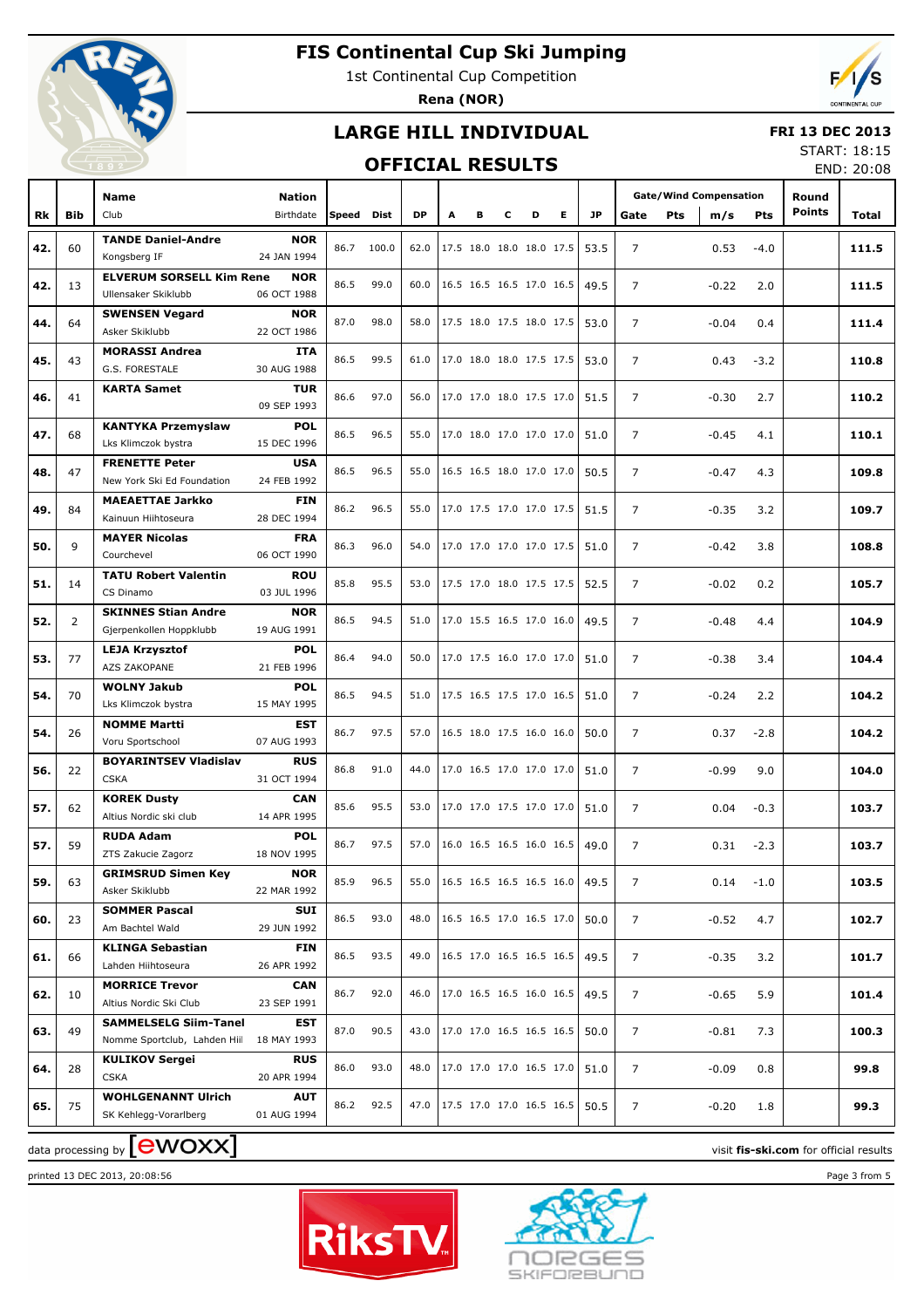

1st Continental Cup Competition

**Rena (NOR)**



### **LARGE HILL INDIVIDUAL**

#### **FRI 13 DEC 2013**

### **OFFICIAL RESULTS**

START: 18:15 END: 20:08

| <b>Gate/Wind Compensation</b><br><b>Name</b><br><b>Nation</b><br>Round<br><b>Points</b><br>E.<br>Club<br>Birthdate<br><b>DP</b><br>JP.<br>Pts<br>Rk<br><b>Bib</b><br>Speed Dist<br>A<br>в<br>Gate<br>m/s<br>Pts<br>Total<br>с<br>D<br><b>TUDOR Remus</b><br><b>ROU</b><br>15<br>85.5<br>95.5<br>53.0<br>16.0 16.0 16.0 16.0 16.0<br>$\overline{7}$<br>97.7<br>66.<br>48.0<br>0.44<br>$-3.3$<br><b>CSU Brasov</b><br>17 MAR 1993<br><b>LAMB Chris</b><br><b>USA</b><br>48<br>86.9<br>99.0<br>60.0<br>10.0 10.5 10.5 12.5 10.0<br>$\overline{7}$<br>97.6<br>67.<br>31.0<br>$-0.73$<br>6.6<br>Andover Outing Club<br>21 JUN 1989<br><b>STURSA Vojtech</b><br><b>CZE</b><br>86.5<br>94.0<br>50.0<br>16.5 16.5 17.0 16.5 16.5<br>$\overline{7}$<br>97.6<br>67.<br>34<br>49.5<br>0.25<br>$-1.9$<br>03 AUG 1995<br>Sk Nove mesto na morave<br><b>HOLIK Frantisek</b><br><b>CZE</b><br>38<br>86.4<br>91.5<br>45.0<br>16.5 17.5 17.0 16.5 17.5<br>$\overline{7}$<br>97.1<br>69.<br>51.0<br>$-0.12$<br>1.1<br>Lsk Lomnice nad popelkou<br>23 OCT 1998<br><b>MIETUS Grzegorz</b><br><b>POL</b><br>70.<br>74<br>86.2<br>91.5<br>45.0<br>17.0 16.5 17.0 16.5 17.0<br>$\overline{7}$<br>50.5<br>$-0.01$<br>0.1<br>95.6<br>AZS ZAKOPANE<br>20 FEB 1993<br><b>KOROLEV Alexey</b><br><b>KAZ</b><br>71.<br>87.1<br>88.5<br>39.0<br>17.5 17.0 17.5 17.0 16.5<br>$\overline{7}$<br>11<br>51.5<br>$-0.53$<br>4.8<br>95.3<br>20 JUN 1987<br>Dynamo<br><b>AALST VAN DER Oldrik</b><br><b>NED</b><br>72.<br>85.9<br>92.5<br>47.0<br>17.0 17.0 16.0 16.0 17.0<br>$\overline{7}$<br>93.7<br>16<br>50.0<br>0.44<br>$-3.3$<br>National Team<br>01 DEC 1995<br><b>MAZOCH Jiri</b><br><b>CZE</b><br>85.6<br>92.0<br>46.0<br>16.5 16.5 16.5 16.0 16.5<br>$\overline{7}$<br>73.<br>6<br>49.5<br>0.26<br>$-2.0$<br>93.5<br>TJ Frenstat<br>02 JAN 1990<br><b>RUTKOWSKI Lukasz</b><br><b>POL</b><br>74.<br>69<br>86.3<br>89.0<br>40.0<br>16.0 16.5 16.5 16.5 16.0<br>$\overline{7}$<br>3.9<br>92.9<br>49.0<br>$-0.43$<br>TS Wisla Zakopane<br>22 JAN 1988<br><b>SOKOLENKO Konstantin</b><br><b>KAZ</b><br>37<br>85.8<br>92.0<br>46.0<br>16.0 16.5 17.0 16.0 16.5<br>$\overline{7}$<br>75.<br>49.0<br>0.30<br>$-2.2$<br>92.8<br>09 NOV 1987<br><b>TOROK Eduard</b><br><b>ROU</b><br>76.<br>$\overline{7}$<br>85.8<br>92.0<br>46.0<br>15.5 16.0 15.5 15.5 15.0<br>$\overline{7}$<br>92.7<br>47.0<br>0.04<br>$-0.3$<br>CSS Dinamo Rasnov<br>02 MAY 1997<br><b>EISENBICHLER Markus</b><br><b>GER</b><br>77.<br>89<br>86.8<br>100.5<br>63.0<br>11.0 10.0 10.0 10.5 11.0<br>$\overline{7}$<br>92.4<br>31.5<br>0.28<br>$-2.1$<br><b>TSV Siegsdorf</b><br>03 APR 1991<br><b>ROWLEY Matthew</b><br><b>CAN</b><br>78.<br>35<br>86.0<br>91.0<br>44.0<br>16.5 16.5 16.5 16.5 16.0<br>$\overline{7}$<br>0.29<br>91.3<br>49.5<br>$-2.2$<br>Altius Nordic Ski Club<br>04 JUN 1993<br><b>KHALEZOV Alexander</b><br><b>RUS</b><br>79.<br>39<br>86.5<br>86.0<br>34.0<br>17.0 16.5 16.5 16.5 16.0<br>$\overline{7}$<br>$-0.22$<br>49.5<br>2.0<br>85.5<br><b>CSKA</b><br>02 DEC 1994<br><b>HACEK Vit</b><br><b>CZE</b><br>$\overline{7}$<br>86.0<br>89.0<br>40.0<br>15.5 16.5 16.0 15.0 16.0<br>0.29<br>85.3<br>80.<br>36<br>47.5<br>$-2.2$<br>28 JUN 1994<br><b>ANTONISSEN Lars</b><br><b>NED</b><br>$\overline{7}$<br>17<br>86.4<br>89.5<br>41.0<br>15.5 15.0 15.5 14.5 16.0<br>0.58<br>82.6<br>81.<br>46.0<br>$-4.4$<br>National Team<br>31 JUL 1995<br><b>MUMINOV Sabirzhan</b><br><b>KAZ</b><br>82.<br>56<br>86.9<br>85.0<br>32.0<br>14.0 14.0 14.0 14.5 14.5<br>$\overline{7}$<br>$-0.82$<br>81.9<br>42.5<br>7.4<br>16 APR 1994<br><b>VEREDYUK Volodymyr</b><br><b>UKR</b><br>83.<br>83.0<br>$\begin{vmatrix} 16.0 & 16.0 & 16.0 & 15.5 & 15.5 \end{vmatrix}$<br>7<br>79.1<br>40<br>86.7<br>28.0<br>47.5<br>$-0.40$<br>3.6<br>Vorokhta Ski School<br>07 APR 1993<br><b>NORDIN Carl</b><br><b>SWE</b><br>85.0<br>32.0   14.5 14.5 15.5 14.0 13.5  <br>$\overline{7}$<br>$-0.24$<br>84.<br>8<br>86.4<br>43.0<br>2.2<br>77.2<br>IF Friska Viljor<br>23 DEC 1989<br><b>WIT DE Ruben</b><br>NED<br>78.0<br>14.5 14.0 14.0 14.0 14.0<br>$\overline{7}$<br>85.<br>21<br>86.4<br>18.0<br>42.0<br>$-1.38$<br>12.5<br>72.5<br>National team<br>02 FEB 1995<br><b>PASICHNYK Stepan</b><br><b>UKR</b><br>79.0<br>86.3<br>20.0   14.0 14.0 13.5 13.5 14.0  <br>$\overline{7}$<br>4.9<br>86.<br>20<br>41.5<br>$-0.54$<br>66.4<br>09 JAN 1998<br>Kremenets ski school |  |  |  |  |  |  |  |  |  |  |
|-------------------------------------------------------------------------------------------------------------------------------------------------------------------------------------------------------------------------------------------------------------------------------------------------------------------------------------------------------------------------------------------------------------------------------------------------------------------------------------------------------------------------------------------------------------------------------------------------------------------------------------------------------------------------------------------------------------------------------------------------------------------------------------------------------------------------------------------------------------------------------------------------------------------------------------------------------------------------------------------------------------------------------------------------------------------------------------------------------------------------------------------------------------------------------------------------------------------------------------------------------------------------------------------------------------------------------------------------------------------------------------------------------------------------------------------------------------------------------------------------------------------------------------------------------------------------------------------------------------------------------------------------------------------------------------------------------------------------------------------------------------------------------------------------------------------------------------------------------------------------------------------------------------------------------------------------------------------------------------------------------------------------------------------------------------------------------------------------------------------------------------------------------------------------------------------------------------------------------------------------------------------------------------------------------------------------------------------------------------------------------------------------------------------------------------------------------------------------------------------------------------------------------------------------------------------------------------------------------------------------------------------------------------------------------------------------------------------------------------------------------------------------------------------------------------------------------------------------------------------------------------------------------------------------------------------------------------------------------------------------------------------------------------------------------------------------------------------------------------------------------------------------------------------------------------------------------------------------------------------------------------------------------------------------------------------------------------------------------------------------------------------------------------------------------------------------------------------------------------------------------------------------------------------------------------------------------------------------------------------------------------------------------------------------------------------------------------------------------------------------------------------------------------------------------------------------------------------------------------------------------------------------------------------------------------------------------------------------------------------------------------------------------------------------------------------------------------------------------------------------------------------------------------------------------------------------------------------------------------------------------------------------------------------------------------------------------------------------------------------------------------------------------|--|--|--|--|--|--|--|--|--|--|
|                                                                                                                                                                                                                                                                                                                                                                                                                                                                                                                                                                                                                                                                                                                                                                                                                                                                                                                                                                                                                                                                                                                                                                                                                                                                                                                                                                                                                                                                                                                                                                                                                                                                                                                                                                                                                                                                                                                                                                                                                                                                                                                                                                                                                                                                                                                                                                                                                                                                                                                                                                                                                                                                                                                                                                                                                                                                                                                                                                                                                                                                                                                                                                                                                                                                                                                                                                                                                                                                                                                                                                                                                                                                                                                                                                                                                                                                                                                                                                                                                                                                                                                                                                                                                                                                                                                                                                                                       |  |  |  |  |  |  |  |  |  |  |
|                                                                                                                                                                                                                                                                                                                                                                                                                                                                                                                                                                                                                                                                                                                                                                                                                                                                                                                                                                                                                                                                                                                                                                                                                                                                                                                                                                                                                                                                                                                                                                                                                                                                                                                                                                                                                                                                                                                                                                                                                                                                                                                                                                                                                                                                                                                                                                                                                                                                                                                                                                                                                                                                                                                                                                                                                                                                                                                                                                                                                                                                                                                                                                                                                                                                                                                                                                                                                                                                                                                                                                                                                                                                                                                                                                                                                                                                                                                                                                                                                                                                                                                                                                                                                                                                                                                                                                                                       |  |  |  |  |  |  |  |  |  |  |
|                                                                                                                                                                                                                                                                                                                                                                                                                                                                                                                                                                                                                                                                                                                                                                                                                                                                                                                                                                                                                                                                                                                                                                                                                                                                                                                                                                                                                                                                                                                                                                                                                                                                                                                                                                                                                                                                                                                                                                                                                                                                                                                                                                                                                                                                                                                                                                                                                                                                                                                                                                                                                                                                                                                                                                                                                                                                                                                                                                                                                                                                                                                                                                                                                                                                                                                                                                                                                                                                                                                                                                                                                                                                                                                                                                                                                                                                                                                                                                                                                                                                                                                                                                                                                                                                                                                                                                                                       |  |  |  |  |  |  |  |  |  |  |
|                                                                                                                                                                                                                                                                                                                                                                                                                                                                                                                                                                                                                                                                                                                                                                                                                                                                                                                                                                                                                                                                                                                                                                                                                                                                                                                                                                                                                                                                                                                                                                                                                                                                                                                                                                                                                                                                                                                                                                                                                                                                                                                                                                                                                                                                                                                                                                                                                                                                                                                                                                                                                                                                                                                                                                                                                                                                                                                                                                                                                                                                                                                                                                                                                                                                                                                                                                                                                                                                                                                                                                                                                                                                                                                                                                                                                                                                                                                                                                                                                                                                                                                                                                                                                                                                                                                                                                                                       |  |  |  |  |  |  |  |  |  |  |
|                                                                                                                                                                                                                                                                                                                                                                                                                                                                                                                                                                                                                                                                                                                                                                                                                                                                                                                                                                                                                                                                                                                                                                                                                                                                                                                                                                                                                                                                                                                                                                                                                                                                                                                                                                                                                                                                                                                                                                                                                                                                                                                                                                                                                                                                                                                                                                                                                                                                                                                                                                                                                                                                                                                                                                                                                                                                                                                                                                                                                                                                                                                                                                                                                                                                                                                                                                                                                                                                                                                                                                                                                                                                                                                                                                                                                                                                                                                                                                                                                                                                                                                                                                                                                                                                                                                                                                                                       |  |  |  |  |  |  |  |  |  |  |
|                                                                                                                                                                                                                                                                                                                                                                                                                                                                                                                                                                                                                                                                                                                                                                                                                                                                                                                                                                                                                                                                                                                                                                                                                                                                                                                                                                                                                                                                                                                                                                                                                                                                                                                                                                                                                                                                                                                                                                                                                                                                                                                                                                                                                                                                                                                                                                                                                                                                                                                                                                                                                                                                                                                                                                                                                                                                                                                                                                                                                                                                                                                                                                                                                                                                                                                                                                                                                                                                                                                                                                                                                                                                                                                                                                                                                                                                                                                                                                                                                                                                                                                                                                                                                                                                                                                                                                                                       |  |  |  |  |  |  |  |  |  |  |
|                                                                                                                                                                                                                                                                                                                                                                                                                                                                                                                                                                                                                                                                                                                                                                                                                                                                                                                                                                                                                                                                                                                                                                                                                                                                                                                                                                                                                                                                                                                                                                                                                                                                                                                                                                                                                                                                                                                                                                                                                                                                                                                                                                                                                                                                                                                                                                                                                                                                                                                                                                                                                                                                                                                                                                                                                                                                                                                                                                                                                                                                                                                                                                                                                                                                                                                                                                                                                                                                                                                                                                                                                                                                                                                                                                                                                                                                                                                                                                                                                                                                                                                                                                                                                                                                                                                                                                                                       |  |  |  |  |  |  |  |  |  |  |
|                                                                                                                                                                                                                                                                                                                                                                                                                                                                                                                                                                                                                                                                                                                                                                                                                                                                                                                                                                                                                                                                                                                                                                                                                                                                                                                                                                                                                                                                                                                                                                                                                                                                                                                                                                                                                                                                                                                                                                                                                                                                                                                                                                                                                                                                                                                                                                                                                                                                                                                                                                                                                                                                                                                                                                                                                                                                                                                                                                                                                                                                                                                                                                                                                                                                                                                                                                                                                                                                                                                                                                                                                                                                                                                                                                                                                                                                                                                                                                                                                                                                                                                                                                                                                                                                                                                                                                                                       |  |  |  |  |  |  |  |  |  |  |
|                                                                                                                                                                                                                                                                                                                                                                                                                                                                                                                                                                                                                                                                                                                                                                                                                                                                                                                                                                                                                                                                                                                                                                                                                                                                                                                                                                                                                                                                                                                                                                                                                                                                                                                                                                                                                                                                                                                                                                                                                                                                                                                                                                                                                                                                                                                                                                                                                                                                                                                                                                                                                                                                                                                                                                                                                                                                                                                                                                                                                                                                                                                                                                                                                                                                                                                                                                                                                                                                                                                                                                                                                                                                                                                                                                                                                                                                                                                                                                                                                                                                                                                                                                                                                                                                                                                                                                                                       |  |  |  |  |  |  |  |  |  |  |
|                                                                                                                                                                                                                                                                                                                                                                                                                                                                                                                                                                                                                                                                                                                                                                                                                                                                                                                                                                                                                                                                                                                                                                                                                                                                                                                                                                                                                                                                                                                                                                                                                                                                                                                                                                                                                                                                                                                                                                                                                                                                                                                                                                                                                                                                                                                                                                                                                                                                                                                                                                                                                                                                                                                                                                                                                                                                                                                                                                                                                                                                                                                                                                                                                                                                                                                                                                                                                                                                                                                                                                                                                                                                                                                                                                                                                                                                                                                                                                                                                                                                                                                                                                                                                                                                                                                                                                                                       |  |  |  |  |  |  |  |  |  |  |
|                                                                                                                                                                                                                                                                                                                                                                                                                                                                                                                                                                                                                                                                                                                                                                                                                                                                                                                                                                                                                                                                                                                                                                                                                                                                                                                                                                                                                                                                                                                                                                                                                                                                                                                                                                                                                                                                                                                                                                                                                                                                                                                                                                                                                                                                                                                                                                                                                                                                                                                                                                                                                                                                                                                                                                                                                                                                                                                                                                                                                                                                                                                                                                                                                                                                                                                                                                                                                                                                                                                                                                                                                                                                                                                                                                                                                                                                                                                                                                                                                                                                                                                                                                                                                                                                                                                                                                                                       |  |  |  |  |  |  |  |  |  |  |
|                                                                                                                                                                                                                                                                                                                                                                                                                                                                                                                                                                                                                                                                                                                                                                                                                                                                                                                                                                                                                                                                                                                                                                                                                                                                                                                                                                                                                                                                                                                                                                                                                                                                                                                                                                                                                                                                                                                                                                                                                                                                                                                                                                                                                                                                                                                                                                                                                                                                                                                                                                                                                                                                                                                                                                                                                                                                                                                                                                                                                                                                                                                                                                                                                                                                                                                                                                                                                                                                                                                                                                                                                                                                                                                                                                                                                                                                                                                                                                                                                                                                                                                                                                                                                                                                                                                                                                                                       |  |  |  |  |  |  |  |  |  |  |
|                                                                                                                                                                                                                                                                                                                                                                                                                                                                                                                                                                                                                                                                                                                                                                                                                                                                                                                                                                                                                                                                                                                                                                                                                                                                                                                                                                                                                                                                                                                                                                                                                                                                                                                                                                                                                                                                                                                                                                                                                                                                                                                                                                                                                                                                                                                                                                                                                                                                                                                                                                                                                                                                                                                                                                                                                                                                                                                                                                                                                                                                                                                                                                                                                                                                                                                                                                                                                                                                                                                                                                                                                                                                                                                                                                                                                                                                                                                                                                                                                                                                                                                                                                                                                                                                                                                                                                                                       |  |  |  |  |  |  |  |  |  |  |
|                                                                                                                                                                                                                                                                                                                                                                                                                                                                                                                                                                                                                                                                                                                                                                                                                                                                                                                                                                                                                                                                                                                                                                                                                                                                                                                                                                                                                                                                                                                                                                                                                                                                                                                                                                                                                                                                                                                                                                                                                                                                                                                                                                                                                                                                                                                                                                                                                                                                                                                                                                                                                                                                                                                                                                                                                                                                                                                                                                                                                                                                                                                                                                                                                                                                                                                                                                                                                                                                                                                                                                                                                                                                                                                                                                                                                                                                                                                                                                                                                                                                                                                                                                                                                                                                                                                                                                                                       |  |  |  |  |  |  |  |  |  |  |
|                                                                                                                                                                                                                                                                                                                                                                                                                                                                                                                                                                                                                                                                                                                                                                                                                                                                                                                                                                                                                                                                                                                                                                                                                                                                                                                                                                                                                                                                                                                                                                                                                                                                                                                                                                                                                                                                                                                                                                                                                                                                                                                                                                                                                                                                                                                                                                                                                                                                                                                                                                                                                                                                                                                                                                                                                                                                                                                                                                                                                                                                                                                                                                                                                                                                                                                                                                                                                                                                                                                                                                                                                                                                                                                                                                                                                                                                                                                                                                                                                                                                                                                                                                                                                                                                                                                                                                                                       |  |  |  |  |  |  |  |  |  |  |
|                                                                                                                                                                                                                                                                                                                                                                                                                                                                                                                                                                                                                                                                                                                                                                                                                                                                                                                                                                                                                                                                                                                                                                                                                                                                                                                                                                                                                                                                                                                                                                                                                                                                                                                                                                                                                                                                                                                                                                                                                                                                                                                                                                                                                                                                                                                                                                                                                                                                                                                                                                                                                                                                                                                                                                                                                                                                                                                                                                                                                                                                                                                                                                                                                                                                                                                                                                                                                                                                                                                                                                                                                                                                                                                                                                                                                                                                                                                                                                                                                                                                                                                                                                                                                                                                                                                                                                                                       |  |  |  |  |  |  |  |  |  |  |
|                                                                                                                                                                                                                                                                                                                                                                                                                                                                                                                                                                                                                                                                                                                                                                                                                                                                                                                                                                                                                                                                                                                                                                                                                                                                                                                                                                                                                                                                                                                                                                                                                                                                                                                                                                                                                                                                                                                                                                                                                                                                                                                                                                                                                                                                                                                                                                                                                                                                                                                                                                                                                                                                                                                                                                                                                                                                                                                                                                                                                                                                                                                                                                                                                                                                                                                                                                                                                                                                                                                                                                                                                                                                                                                                                                                                                                                                                                                                                                                                                                                                                                                                                                                                                                                                                                                                                                                                       |  |  |  |  |  |  |  |  |  |  |
|                                                                                                                                                                                                                                                                                                                                                                                                                                                                                                                                                                                                                                                                                                                                                                                                                                                                                                                                                                                                                                                                                                                                                                                                                                                                                                                                                                                                                                                                                                                                                                                                                                                                                                                                                                                                                                                                                                                                                                                                                                                                                                                                                                                                                                                                                                                                                                                                                                                                                                                                                                                                                                                                                                                                                                                                                                                                                                                                                                                                                                                                                                                                                                                                                                                                                                                                                                                                                                                                                                                                                                                                                                                                                                                                                                                                                                                                                                                                                                                                                                                                                                                                                                                                                                                                                                                                                                                                       |  |  |  |  |  |  |  |  |  |  |
|                                                                                                                                                                                                                                                                                                                                                                                                                                                                                                                                                                                                                                                                                                                                                                                                                                                                                                                                                                                                                                                                                                                                                                                                                                                                                                                                                                                                                                                                                                                                                                                                                                                                                                                                                                                                                                                                                                                                                                                                                                                                                                                                                                                                                                                                                                                                                                                                                                                                                                                                                                                                                                                                                                                                                                                                                                                                                                                                                                                                                                                                                                                                                                                                                                                                                                                                                                                                                                                                                                                                                                                                                                                                                                                                                                                                                                                                                                                                                                                                                                                                                                                                                                                                                                                                                                                                                                                                       |  |  |  |  |  |  |  |  |  |  |
|                                                                                                                                                                                                                                                                                                                                                                                                                                                                                                                                                                                                                                                                                                                                                                                                                                                                                                                                                                                                                                                                                                                                                                                                                                                                                                                                                                                                                                                                                                                                                                                                                                                                                                                                                                                                                                                                                                                                                                                                                                                                                                                                                                                                                                                                                                                                                                                                                                                                                                                                                                                                                                                                                                                                                                                                                                                                                                                                                                                                                                                                                                                                                                                                                                                                                                                                                                                                                                                                                                                                                                                                                                                                                                                                                                                                                                                                                                                                                                                                                                                                                                                                                                                                                                                                                                                                                                                                       |  |  |  |  |  |  |  |  |  |  |
|                                                                                                                                                                                                                                                                                                                                                                                                                                                                                                                                                                                                                                                                                                                                                                                                                                                                                                                                                                                                                                                                                                                                                                                                                                                                                                                                                                                                                                                                                                                                                                                                                                                                                                                                                                                                                                                                                                                                                                                                                                                                                                                                                                                                                                                                                                                                                                                                                                                                                                                                                                                                                                                                                                                                                                                                                                                                                                                                                                                                                                                                                                                                                                                                                                                                                                                                                                                                                                                                                                                                                                                                                                                                                                                                                                                                                                                                                                                                                                                                                                                                                                                                                                                                                                                                                                                                                                                                       |  |  |  |  |  |  |  |  |  |  |
|                                                                                                                                                                                                                                                                                                                                                                                                                                                                                                                                                                                                                                                                                                                                                                                                                                                                                                                                                                                                                                                                                                                                                                                                                                                                                                                                                                                                                                                                                                                                                                                                                                                                                                                                                                                                                                                                                                                                                                                                                                                                                                                                                                                                                                                                                                                                                                                                                                                                                                                                                                                                                                                                                                                                                                                                                                                                                                                                                                                                                                                                                                                                                                                                                                                                                                                                                                                                                                                                                                                                                                                                                                                                                                                                                                                                                                                                                                                                                                                                                                                                                                                                                                                                                                                                                                                                                                                                       |  |  |  |  |  |  |  |  |  |  |
|                                                                                                                                                                                                                                                                                                                                                                                                                                                                                                                                                                                                                                                                                                                                                                                                                                                                                                                                                                                                                                                                                                                                                                                                                                                                                                                                                                                                                                                                                                                                                                                                                                                                                                                                                                                                                                                                                                                                                                                                                                                                                                                                                                                                                                                                                                                                                                                                                                                                                                                                                                                                                                                                                                                                                                                                                                                                                                                                                                                                                                                                                                                                                                                                                                                                                                                                                                                                                                                                                                                                                                                                                                                                                                                                                                                                                                                                                                                                                                                                                                                                                                                                                                                                                                                                                                                                                                                                       |  |  |  |  |  |  |  |  |  |  |
|                                                                                                                                                                                                                                                                                                                                                                                                                                                                                                                                                                                                                                                                                                                                                                                                                                                                                                                                                                                                                                                                                                                                                                                                                                                                                                                                                                                                                                                                                                                                                                                                                                                                                                                                                                                                                                                                                                                                                                                                                                                                                                                                                                                                                                                                                                                                                                                                                                                                                                                                                                                                                                                                                                                                                                                                                                                                                                                                                                                                                                                                                                                                                                                                                                                                                                                                                                                                                                                                                                                                                                                                                                                                                                                                                                                                                                                                                                                                                                                                                                                                                                                                                                                                                                                                                                                                                                                                       |  |  |  |  |  |  |  |  |  |  |
|                                                                                                                                                                                                                                                                                                                                                                                                                                                                                                                                                                                                                                                                                                                                                                                                                                                                                                                                                                                                                                                                                                                                                                                                                                                                                                                                                                                                                                                                                                                                                                                                                                                                                                                                                                                                                                                                                                                                                                                                                                                                                                                                                                                                                                                                                                                                                                                                                                                                                                                                                                                                                                                                                                                                                                                                                                                                                                                                                                                                                                                                                                                                                                                                                                                                                                                                                                                                                                                                                                                                                                                                                                                                                                                                                                                                                                                                                                                                                                                                                                                                                                                                                                                                                                                                                                                                                                                                       |  |  |  |  |  |  |  |  |  |  |
|                                                                                                                                                                                                                                                                                                                                                                                                                                                                                                                                                                                                                                                                                                                                                                                                                                                                                                                                                                                                                                                                                                                                                                                                                                                                                                                                                                                                                                                                                                                                                                                                                                                                                                                                                                                                                                                                                                                                                                                                                                                                                                                                                                                                                                                                                                                                                                                                                                                                                                                                                                                                                                                                                                                                                                                                                                                                                                                                                                                                                                                                                                                                                                                                                                                                                                                                                                                                                                                                                                                                                                                                                                                                                                                                                                                                                                                                                                                                                                                                                                                                                                                                                                                                                                                                                                                                                                                                       |  |  |  |  |  |  |  |  |  |  |
|                                                                                                                                                                                                                                                                                                                                                                                                                                                                                                                                                                                                                                                                                                                                                                                                                                                                                                                                                                                                                                                                                                                                                                                                                                                                                                                                                                                                                                                                                                                                                                                                                                                                                                                                                                                                                                                                                                                                                                                                                                                                                                                                                                                                                                                                                                                                                                                                                                                                                                                                                                                                                                                                                                                                                                                                                                                                                                                                                                                                                                                                                                                                                                                                                                                                                                                                                                                                                                                                                                                                                                                                                                                                                                                                                                                                                                                                                                                                                                                                                                                                                                                                                                                                                                                                                                                                                                                                       |  |  |  |  |  |  |  |  |  |  |
|                                                                                                                                                                                                                                                                                                                                                                                                                                                                                                                                                                                                                                                                                                                                                                                                                                                                                                                                                                                                                                                                                                                                                                                                                                                                                                                                                                                                                                                                                                                                                                                                                                                                                                                                                                                                                                                                                                                                                                                                                                                                                                                                                                                                                                                                                                                                                                                                                                                                                                                                                                                                                                                                                                                                                                                                                                                                                                                                                                                                                                                                                                                                                                                                                                                                                                                                                                                                                                                                                                                                                                                                                                                                                                                                                                                                                                                                                                                                                                                                                                                                                                                                                                                                                                                                                                                                                                                                       |  |  |  |  |  |  |  |  |  |  |
|                                                                                                                                                                                                                                                                                                                                                                                                                                                                                                                                                                                                                                                                                                                                                                                                                                                                                                                                                                                                                                                                                                                                                                                                                                                                                                                                                                                                                                                                                                                                                                                                                                                                                                                                                                                                                                                                                                                                                                                                                                                                                                                                                                                                                                                                                                                                                                                                                                                                                                                                                                                                                                                                                                                                                                                                                                                                                                                                                                                                                                                                                                                                                                                                                                                                                                                                                                                                                                                                                                                                                                                                                                                                                                                                                                                                                                                                                                                                                                                                                                                                                                                                                                                                                                                                                                                                                                                                       |  |  |  |  |  |  |  |  |  |  |
|                                                                                                                                                                                                                                                                                                                                                                                                                                                                                                                                                                                                                                                                                                                                                                                                                                                                                                                                                                                                                                                                                                                                                                                                                                                                                                                                                                                                                                                                                                                                                                                                                                                                                                                                                                                                                                                                                                                                                                                                                                                                                                                                                                                                                                                                                                                                                                                                                                                                                                                                                                                                                                                                                                                                                                                                                                                                                                                                                                                                                                                                                                                                                                                                                                                                                                                                                                                                                                                                                                                                                                                                                                                                                                                                                                                                                                                                                                                                                                                                                                                                                                                                                                                                                                                                                                                                                                                                       |  |  |  |  |  |  |  |  |  |  |
|                                                                                                                                                                                                                                                                                                                                                                                                                                                                                                                                                                                                                                                                                                                                                                                                                                                                                                                                                                                                                                                                                                                                                                                                                                                                                                                                                                                                                                                                                                                                                                                                                                                                                                                                                                                                                                                                                                                                                                                                                                                                                                                                                                                                                                                                                                                                                                                                                                                                                                                                                                                                                                                                                                                                                                                                                                                                                                                                                                                                                                                                                                                                                                                                                                                                                                                                                                                                                                                                                                                                                                                                                                                                                                                                                                                                                                                                                                                                                                                                                                                                                                                                                                                                                                                                                                                                                                                                       |  |  |  |  |  |  |  |  |  |  |
|                                                                                                                                                                                                                                                                                                                                                                                                                                                                                                                                                                                                                                                                                                                                                                                                                                                                                                                                                                                                                                                                                                                                                                                                                                                                                                                                                                                                                                                                                                                                                                                                                                                                                                                                                                                                                                                                                                                                                                                                                                                                                                                                                                                                                                                                                                                                                                                                                                                                                                                                                                                                                                                                                                                                                                                                                                                                                                                                                                                                                                                                                                                                                                                                                                                                                                                                                                                                                                                                                                                                                                                                                                                                                                                                                                                                                                                                                                                                                                                                                                                                                                                                                                                                                                                                                                                                                                                                       |  |  |  |  |  |  |  |  |  |  |
|                                                                                                                                                                                                                                                                                                                                                                                                                                                                                                                                                                                                                                                                                                                                                                                                                                                                                                                                                                                                                                                                                                                                                                                                                                                                                                                                                                                                                                                                                                                                                                                                                                                                                                                                                                                                                                                                                                                                                                                                                                                                                                                                                                                                                                                                                                                                                                                                                                                                                                                                                                                                                                                                                                                                                                                                                                                                                                                                                                                                                                                                                                                                                                                                                                                                                                                                                                                                                                                                                                                                                                                                                                                                                                                                                                                                                                                                                                                                                                                                                                                                                                                                                                                                                                                                                                                                                                                                       |  |  |  |  |  |  |  |  |  |  |
|                                                                                                                                                                                                                                                                                                                                                                                                                                                                                                                                                                                                                                                                                                                                                                                                                                                                                                                                                                                                                                                                                                                                                                                                                                                                                                                                                                                                                                                                                                                                                                                                                                                                                                                                                                                                                                                                                                                                                                                                                                                                                                                                                                                                                                                                                                                                                                                                                                                                                                                                                                                                                                                                                                                                                                                                                                                                                                                                                                                                                                                                                                                                                                                                                                                                                                                                                                                                                                                                                                                                                                                                                                                                                                                                                                                                                                                                                                                                                                                                                                                                                                                                                                                                                                                                                                                                                                                                       |  |  |  |  |  |  |  |  |  |  |
|                                                                                                                                                                                                                                                                                                                                                                                                                                                                                                                                                                                                                                                                                                                                                                                                                                                                                                                                                                                                                                                                                                                                                                                                                                                                                                                                                                                                                                                                                                                                                                                                                                                                                                                                                                                                                                                                                                                                                                                                                                                                                                                                                                                                                                                                                                                                                                                                                                                                                                                                                                                                                                                                                                                                                                                                                                                                                                                                                                                                                                                                                                                                                                                                                                                                                                                                                                                                                                                                                                                                                                                                                                                                                                                                                                                                                                                                                                                                                                                                                                                                                                                                                                                                                                                                                                                                                                                                       |  |  |  |  |  |  |  |  |  |  |
|                                                                                                                                                                                                                                                                                                                                                                                                                                                                                                                                                                                                                                                                                                                                                                                                                                                                                                                                                                                                                                                                                                                                                                                                                                                                                                                                                                                                                                                                                                                                                                                                                                                                                                                                                                                                                                                                                                                                                                                                                                                                                                                                                                                                                                                                                                                                                                                                                                                                                                                                                                                                                                                                                                                                                                                                                                                                                                                                                                                                                                                                                                                                                                                                                                                                                                                                                                                                                                                                                                                                                                                                                                                                                                                                                                                                                                                                                                                                                                                                                                                                                                                                                                                                                                                                                                                                                                                                       |  |  |  |  |  |  |  |  |  |  |
|                                                                                                                                                                                                                                                                                                                                                                                                                                                                                                                                                                                                                                                                                                                                                                                                                                                                                                                                                                                                                                                                                                                                                                                                                                                                                                                                                                                                                                                                                                                                                                                                                                                                                                                                                                                                                                                                                                                                                                                                                                                                                                                                                                                                                                                                                                                                                                                                                                                                                                                                                                                                                                                                                                                                                                                                                                                                                                                                                                                                                                                                                                                                                                                                                                                                                                                                                                                                                                                                                                                                                                                                                                                                                                                                                                                                                                                                                                                                                                                                                                                                                                                                                                                                                                                                                                                                                                                                       |  |  |  |  |  |  |  |  |  |  |
|                                                                                                                                                                                                                                                                                                                                                                                                                                                                                                                                                                                                                                                                                                                                                                                                                                                                                                                                                                                                                                                                                                                                                                                                                                                                                                                                                                                                                                                                                                                                                                                                                                                                                                                                                                                                                                                                                                                                                                                                                                                                                                                                                                                                                                                                                                                                                                                                                                                                                                                                                                                                                                                                                                                                                                                                                                                                                                                                                                                                                                                                                                                                                                                                                                                                                                                                                                                                                                                                                                                                                                                                                                                                                                                                                                                                                                                                                                                                                                                                                                                                                                                                                                                                                                                                                                                                                                                                       |  |  |  |  |  |  |  |  |  |  |
|                                                                                                                                                                                                                                                                                                                                                                                                                                                                                                                                                                                                                                                                                                                                                                                                                                                                                                                                                                                                                                                                                                                                                                                                                                                                                                                                                                                                                                                                                                                                                                                                                                                                                                                                                                                                                                                                                                                                                                                                                                                                                                                                                                                                                                                                                                                                                                                                                                                                                                                                                                                                                                                                                                                                                                                                                                                                                                                                                                                                                                                                                                                                                                                                                                                                                                                                                                                                                                                                                                                                                                                                                                                                                                                                                                                                                                                                                                                                                                                                                                                                                                                                                                                                                                                                                                                                                                                                       |  |  |  |  |  |  |  |  |  |  |
|                                                                                                                                                                                                                                                                                                                                                                                                                                                                                                                                                                                                                                                                                                                                                                                                                                                                                                                                                                                                                                                                                                                                                                                                                                                                                                                                                                                                                                                                                                                                                                                                                                                                                                                                                                                                                                                                                                                                                                                                                                                                                                                                                                                                                                                                                                                                                                                                                                                                                                                                                                                                                                                                                                                                                                                                                                                                                                                                                                                                                                                                                                                                                                                                                                                                                                                                                                                                                                                                                                                                                                                                                                                                                                                                                                                                                                                                                                                                                                                                                                                                                                                                                                                                                                                                                                                                                                                                       |  |  |  |  |  |  |  |  |  |  |
|                                                                                                                                                                                                                                                                                                                                                                                                                                                                                                                                                                                                                                                                                                                                                                                                                                                                                                                                                                                                                                                                                                                                                                                                                                                                                                                                                                                                                                                                                                                                                                                                                                                                                                                                                                                                                                                                                                                                                                                                                                                                                                                                                                                                                                                                                                                                                                                                                                                                                                                                                                                                                                                                                                                                                                                                                                                                                                                                                                                                                                                                                                                                                                                                                                                                                                                                                                                                                                                                                                                                                                                                                                                                                                                                                                                                                                                                                                                                                                                                                                                                                                                                                                                                                                                                                                                                                                                                       |  |  |  |  |  |  |  |  |  |  |
|                                                                                                                                                                                                                                                                                                                                                                                                                                                                                                                                                                                                                                                                                                                                                                                                                                                                                                                                                                                                                                                                                                                                                                                                                                                                                                                                                                                                                                                                                                                                                                                                                                                                                                                                                                                                                                                                                                                                                                                                                                                                                                                                                                                                                                                                                                                                                                                                                                                                                                                                                                                                                                                                                                                                                                                                                                                                                                                                                                                                                                                                                                                                                                                                                                                                                                                                                                                                                                                                                                                                                                                                                                                                                                                                                                                                                                                                                                                                                                                                                                                                                                                                                                                                                                                                                                                                                                                                       |  |  |  |  |  |  |  |  |  |  |
|                                                                                                                                                                                                                                                                                                                                                                                                                                                                                                                                                                                                                                                                                                                                                                                                                                                                                                                                                                                                                                                                                                                                                                                                                                                                                                                                                                                                                                                                                                                                                                                                                                                                                                                                                                                                                                                                                                                                                                                                                                                                                                                                                                                                                                                                                                                                                                                                                                                                                                                                                                                                                                                                                                                                                                                                                                                                                                                                                                                                                                                                                                                                                                                                                                                                                                                                                                                                                                                                                                                                                                                                                                                                                                                                                                                                                                                                                                                                                                                                                                                                                                                                                                                                                                                                                                                                                                                                       |  |  |  |  |  |  |  |  |  |  |

data processing by **CWOXX** and  $\overline{C}$  and  $\overline{C}$  and  $\overline{C}$  and  $\overline{C}$  and  $\overline{C}$  and  $\overline{C}$  and  $\overline{C}$  and  $\overline{C}$  and  $\overline{C}$  and  $\overline{C}$  and  $\overline{C}$  and  $\overline{C}$  and  $\overline{C}$  and  $\overline{C}$  and  $\overline{C}$ 

printed 13 DEC 2013, 20:08:56 Page 4 from 5



**RiksTV**